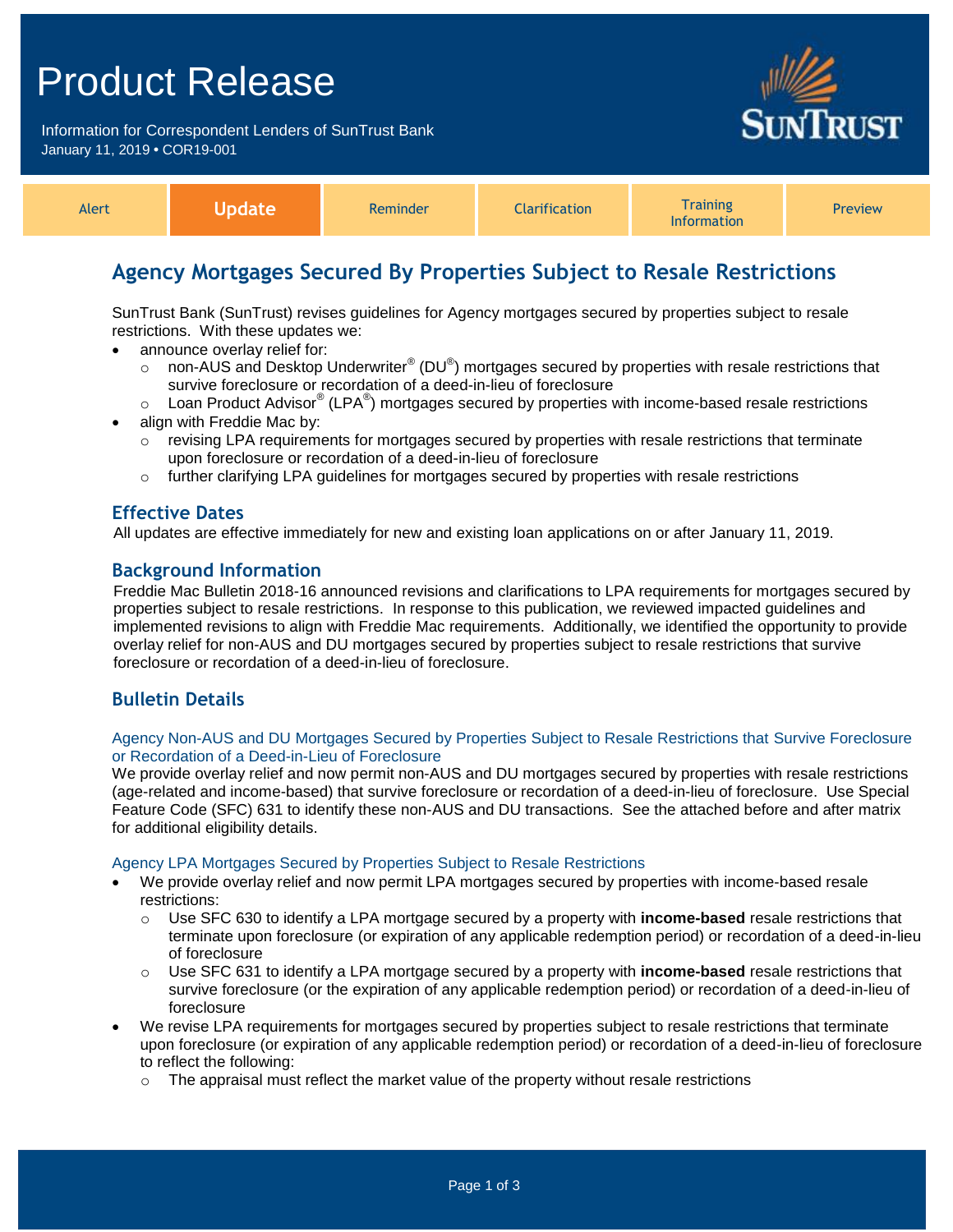# Product Release

Information for Correspondent Lenders of SunTrust Bank January 11, 2019 **•** COR19-001



## **Bulletin Details, continued**

### Agency LPA Mortgages Secured by Properties Subject to Resale Restrictions, continued

- $\circ$  The lender, or any third party authorized by the lender, must ensure that the borrower and appraiser are aware of the resale restrictions and must advise the appraiser that he or she must include the following statement in the appraisal report:
	- "This appraisal is made on the basis of a hypothetical condition that the property rights being appraised are without resale and other restrictions that are terminated automatically upon the latter of foreclosure or the expiration of any applicable redemption period, or upon recordation of a deed-inlieu of foreclosure."
- $\circ$  For both purchase and refinance transactions, the LTV/TLTV/HTLTV ratios are determined using the appraised value of the property without resale restrictions *(Specific LPA submission and SunTrust system requirements apply for purchase transactions. See the attached before and after matrix for details)*
- $\circ$  The appraisal report no longer must include two comparable sales with similar resale restrictions. The appraisal report must note the existence of the resale restriction and analyze and reflect on any impact of the resale restrictions on the property's value and marketability.
- We further clarify LPA requirements for mortgages secured by properties subject to resale as follows:
	- $\circ$  There are no restrictions on the length of the period in which the resale restrictions may remain in place on the property
	- o When resale restrictions survive foreclosure or recordation of a deed-in-lieu of foreclosure:
		- The lender represents and warrants that the resale restrictions do not impair the lender/servicer's ability to foreclose on the restricted property
		- The subsidy provider is not entitled to obtain any proceeds from the initial sale or transfer of the property after foreclosure or a deed-in-lieu of foreclosure, from the foreclosing mortgage holder who obtained the property at foreclosure or pursuant to a deed-in-lieu of foreclosure
		- Standard LTV/TLTV/HTLTV calculation requirements apply
	- $\circ$  If the resale restrictions terminate at foreclosure or upon recordation of a deed-in-lieu of foreclosure, the subsidy provider is not entitled to obtain any proceeds from future sale(s) or transfer(s) of the property after foreclosure or recordation of a deed-in-lieu of foreclosure
- See the attached before and after matrix for additional eligibility details

### Before and After Matrix

[Click here](http://www.truistsellerguide.com/manual/cor/products/Cr19-001BA.pdf) to see the before and after matrix that provides a detailed overview of all updates.

### Revised Materials

Click [Agency Loan Programs](https://www.truistsellerguide.com/manual/cor/products/CAgency.pdf) and [Correspondent Agency Overlay Matrix](https://www.truistsellerguide.com/manual/cor/products/CAgencyCreditOverlays.pdf) to review the revised product materials.

### **Former Guidelines**

See the before and after matrix provided in the Bulletin Details section of this bulletin to access the former guidelines.